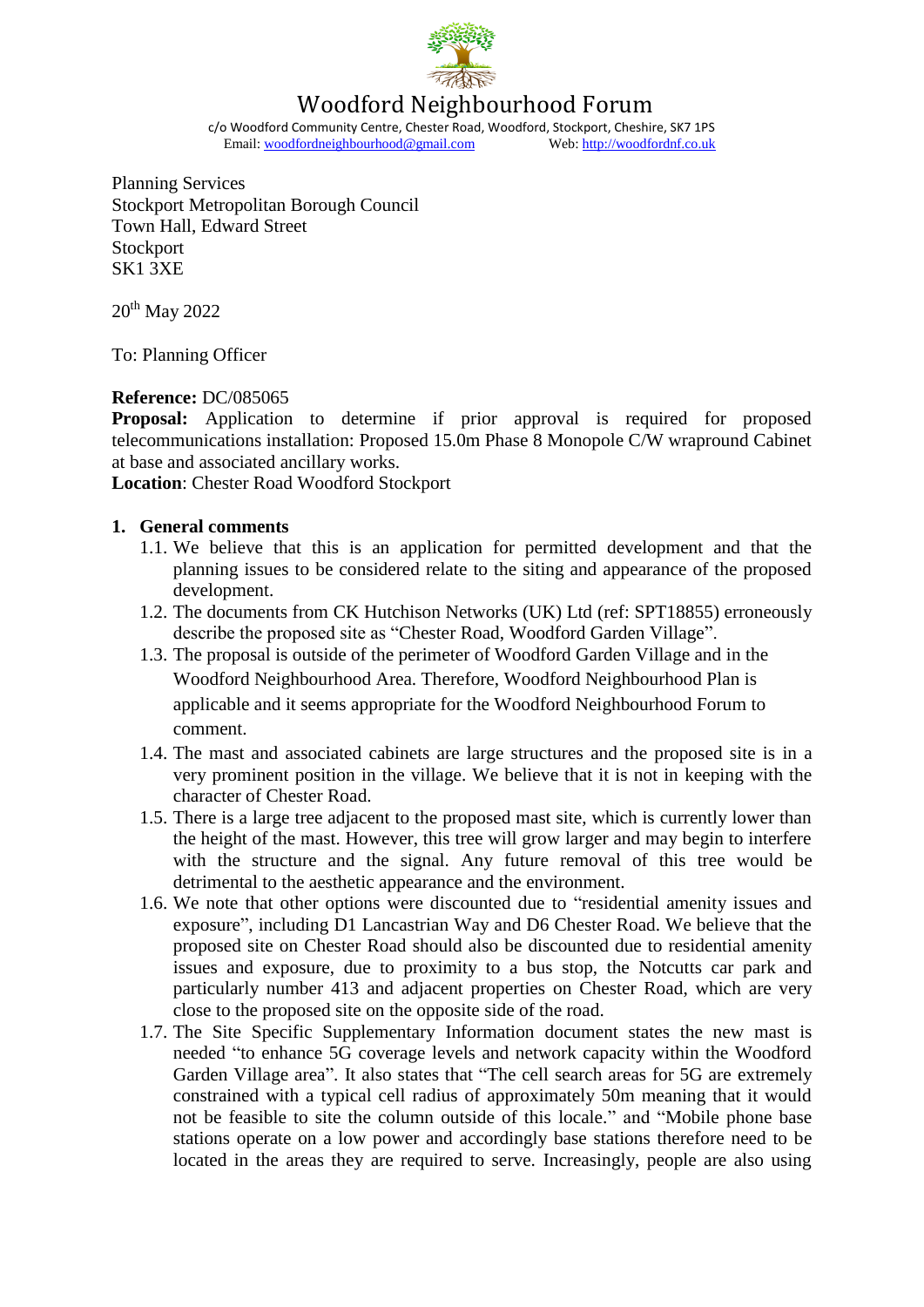their mobiles in their homes, and this means we need to position base stations in, or close to, residential areas."

- 1.8. Given that the mast is needed to serve the Woodford Garden Village and given the short range of the 5G signal, it would seem appropriate to locate the mast within the garden village. Parts of the site are still under construction, which could provide an opportunity to factor in the need for the mast within the development.
- 1.9. Due to harm to the visual appearance and residential amenity the proposal is not compliant with the NPPF, Stockport Development Plan or Woodford Neighbourhood Plan.
- 1.10. Examples are shown in the Appendix where Councils have refused similar applications for 5G masts on the grounds of appearance and the Planning Inspector has dismissed the subsequent Appeal by the telecommunications company.

#### **2. Policies relevant to the application**

We believe that planning policies relevant to this application include:

- $\bullet$  NPPF 2021
- Stockport Development Plan: o Woodford Neighbourhood Plan 2019 o Saved UDP 2011 o Core Strategy 2011

#### **3. Woodford Neighbourhood Plan**

#### **DEV4: Design of new development**

All new development in Woodford Neighbourhood Area should achieve a high standard of design. New residential development proposals should demonstrate how they respect and respond to the Neighbourhood Area's rural character, to its ecology and to its landscape. Where appropriate and viable, the development of sustainable drainage systems, the retention and enhancement of landscape, wildlife and ecological networks and the achievement of high environmental and energy standards will be supported.

#### **Assessment**

We believe that the proposed development does not comply with this policy because it does not respond to the character of the Neighbourhood Plan Area. The mast is a visually intrusive structure in a prominent position in the village and thus contravenes this policy.

#### **4. Stockport Development Plan**

#### **Policy SIE-5** states**:**

3.413 Proposals for telecommunications development which would improve existing operational facilities or a new development which would improve present service provision will be permitted provided that, having due regard to operational efficiency:

1. The proposal would not have an unacceptable effect on the character or appearance of the locality, the visual amenities of residential occupiers or the free and safe flow of traffic on adjoining highways;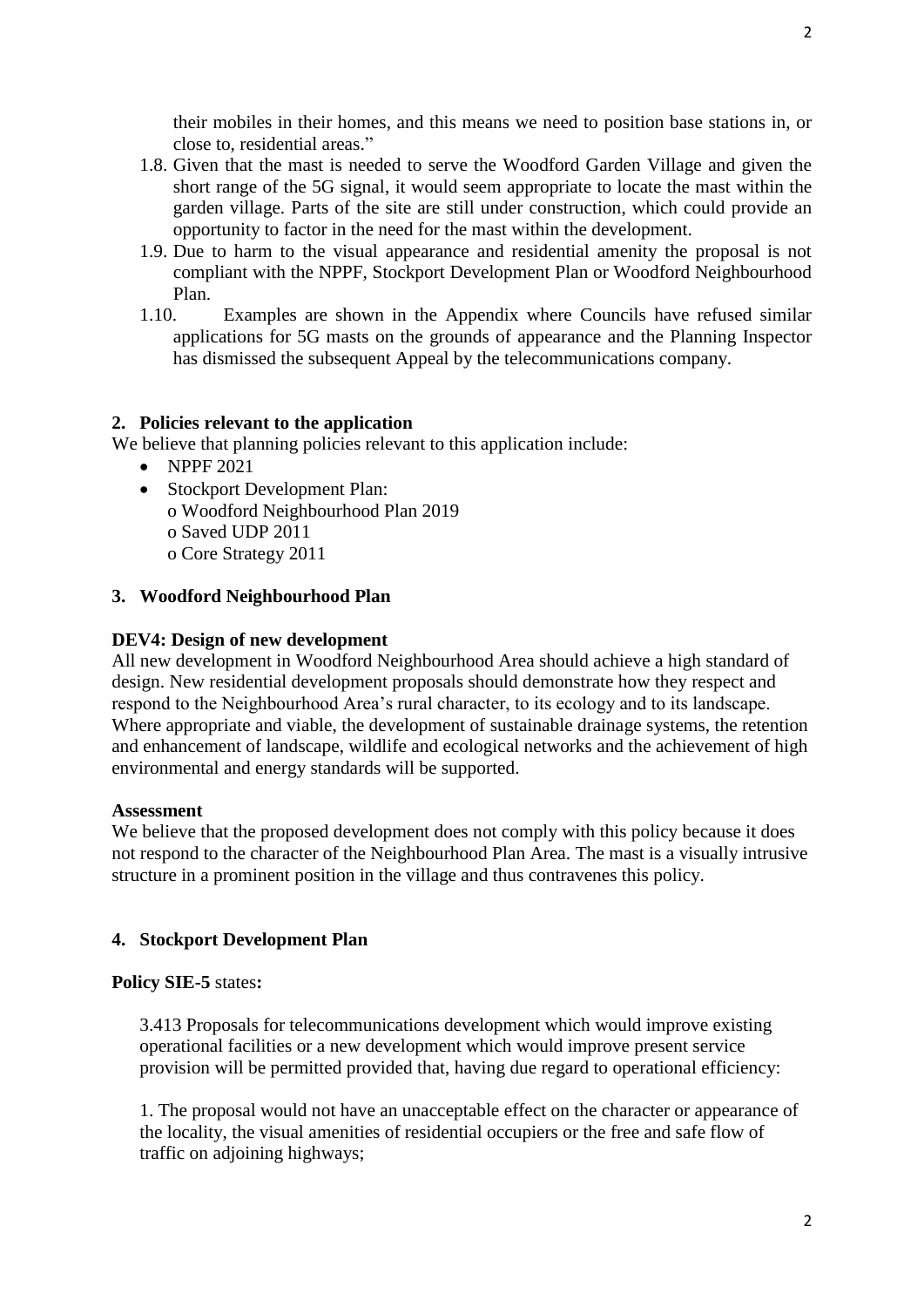### **Assessment**

The proposal does not comply with this policy because it would have an unacceptable effect on the character and appearance of the locality and the visual amenities of residential occupiers on Chester Road.

# **5. NPPF (2021) Section 12: Achieving well-designed places**

### **Paragraph 126** states that:

The creation of high quality, beautiful and sustainable buildings and places is fundamental to what the planning and development process should achieve.

### **Assessment**

The proposed location of the mast in a prominent and sensitive location in the village is not compliant with this policy. An alternative site in a less prominent position should be sought.

### **Paragraph 130** states that:

Planning policies and decisions should ensure that developments:

b) are visually attractive as a result of good architecture, layout and appropriate and effective landscaping;

c) are sympathetic to local character and history, including the surrounding built environment and landscape setting, while not preventing or discouraging appropriate innovation or change (such as increased densities);

d) establish or maintain a strong sense of place, using the arrangement of streets, spaces, building types and materials to create attractive, welcoming and distinctive places to live, work and visit;

f) create places that are safe, inclusive and accessible and which promote health and wellbeing, with a high standard of amenity for existing and future users; and where crime and disorder, and the fear of crime, do not undermine the quality of life or community cohesion and resilience.

### **Assessment**

The 5G mast in the proposed location fails to comply with paragraphs b, c, d and f of this policy, as shown above.

### **Summary**

We understand the need for enhanced telecommunications, but the proposed site on Chester Road is not appropriate. It will harm the character of the neighbourhood area. It should also be discounted on the grounds of residential amenity issues and exposure. It contravenes policies in the NPPF, Stockport Development Plan and the Woodford Neighbourhood Plan. We request that an alternative site is found. As a suggestion, a site could be earmarked in parts of the Woodford Garden Village that are still under construction, so that the issues can be addressed in advance.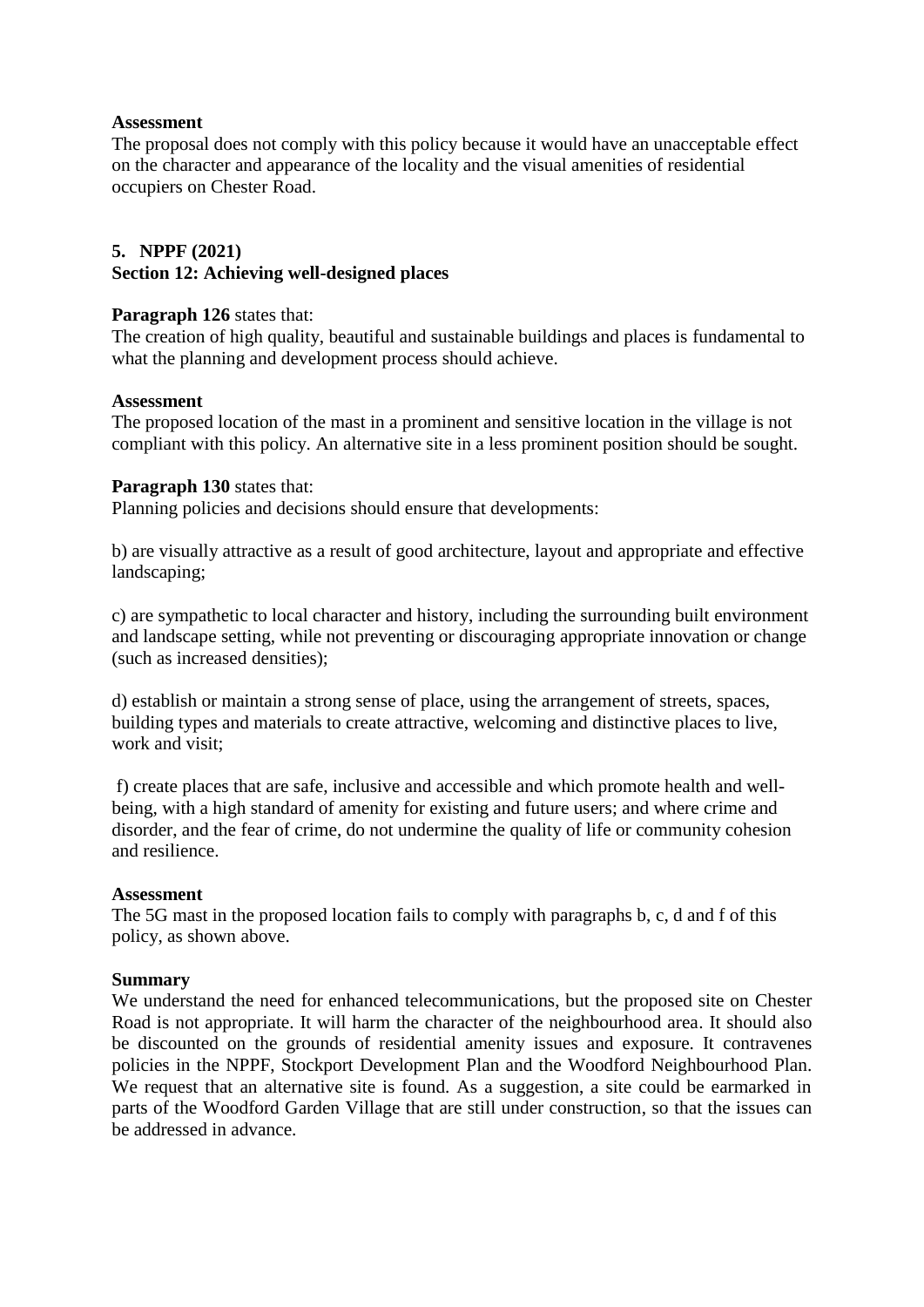Yours sincerely,

E.M. Jreaßen.

Evelyn Frearson On behalf of Woodford Neighbourhood Forum Management Committee